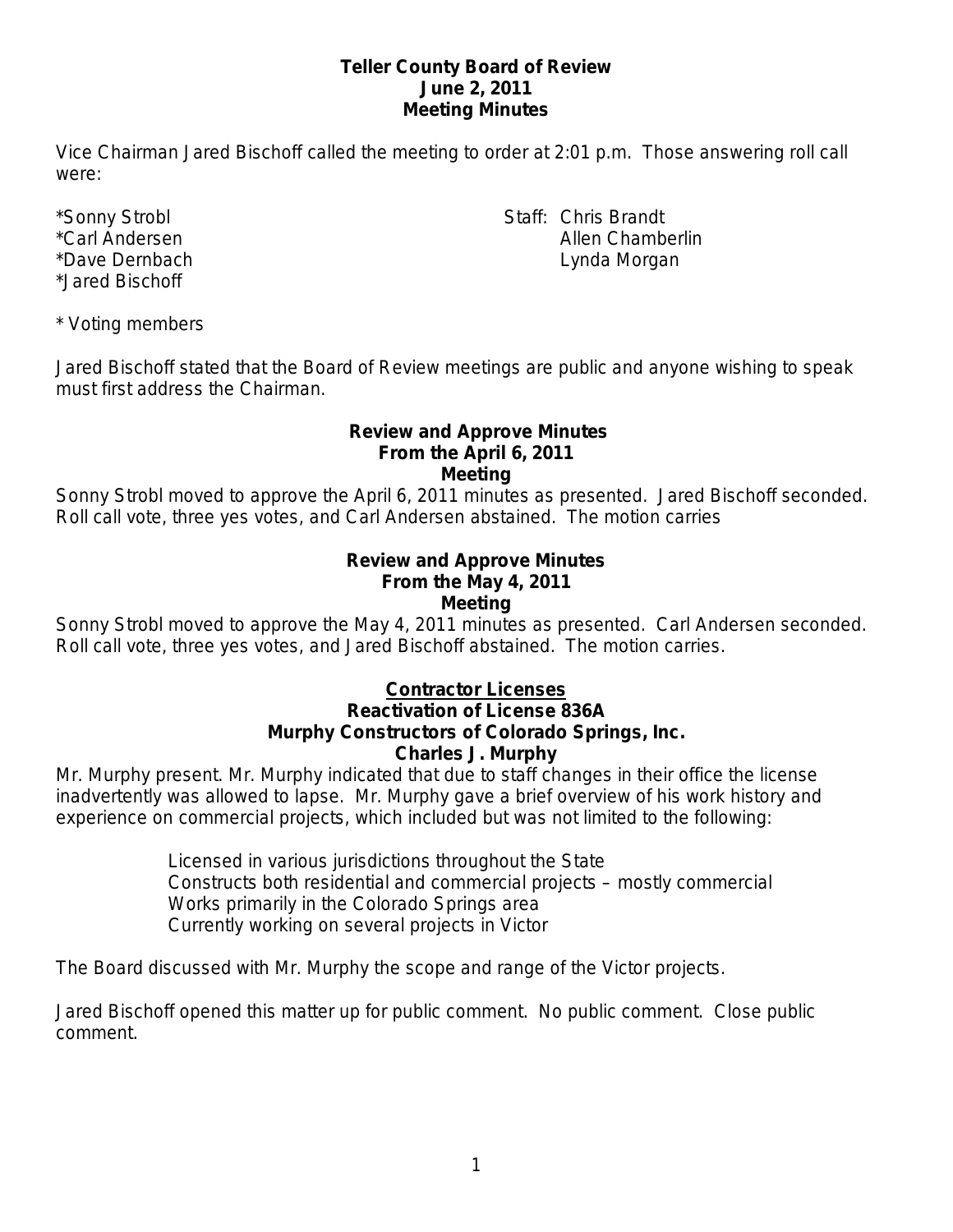Sonny Strobl moved to reactivate License 836A Murphy Constructors of Colorado Springs, Inc. with Charles J. Murphy as examinee. Carl Andersen seconded. Roll call vote and all said yes. The motion carries.

### **Quinlan Construction, Inc. James P. Conaghan Class A**

Mr. Conaghan present. Mr. Conaghan gave a brief overview of his previous work history and experience, which included but was not limited to the following:

> Currently holds position in the Company as Vice President of Operations Company based out of Boulder Holds an MBA in Real Estate and Finance Began business in 1987 in architectural and construction management Moved to Colorado in 1992 Primary work is with offices, banks, schools, and pharmaceutical plants Residential work includes condominiums and assisted living facilities Currently holds Class A license in various jurisdictions Currently working on repair of a screen wall at the Wal-Mart facility

Jared Bischoff opened this matter up for public comment. No public comment. Close public comment.

The Board indicated that all documents submitted were in order.

Dave Dernbach moved to grant Quinlan Construction, Inc. with James P. Conaghan as examinee a Class A License. Carl Andersen seconded. Roll call vote and all said yes. The motion carries.

## **DCM Management Stephen Duncanson Class B**

Mr. Duncanson present and gave a brief overview of his previous work history and experience, which included but not limited to the following:

> Started in the industry in 1997 as a roofer and moved into framing Started own framing business in 1984 working on custom homes Holds an architectural drafting degree Worked as a Construction Administrator for an architectural firm that builds schools and Prisons In 2007 started DCM Management and began a 4 year contract with Adams County – contract just expired and project is completed Ready to start back in the building industry Holds various levels of licenses throughout the State ranging from Class D to A Has passed the Class A - I.C.C. Test

Mr. Duncanson provided updated copies of both Worker's Compensation and General Liability Insurance Certificates.

Jared Bischoff opened this matter up for public comment. No public comment. Close public comment.

The Board indicated that all documents submitted were in order.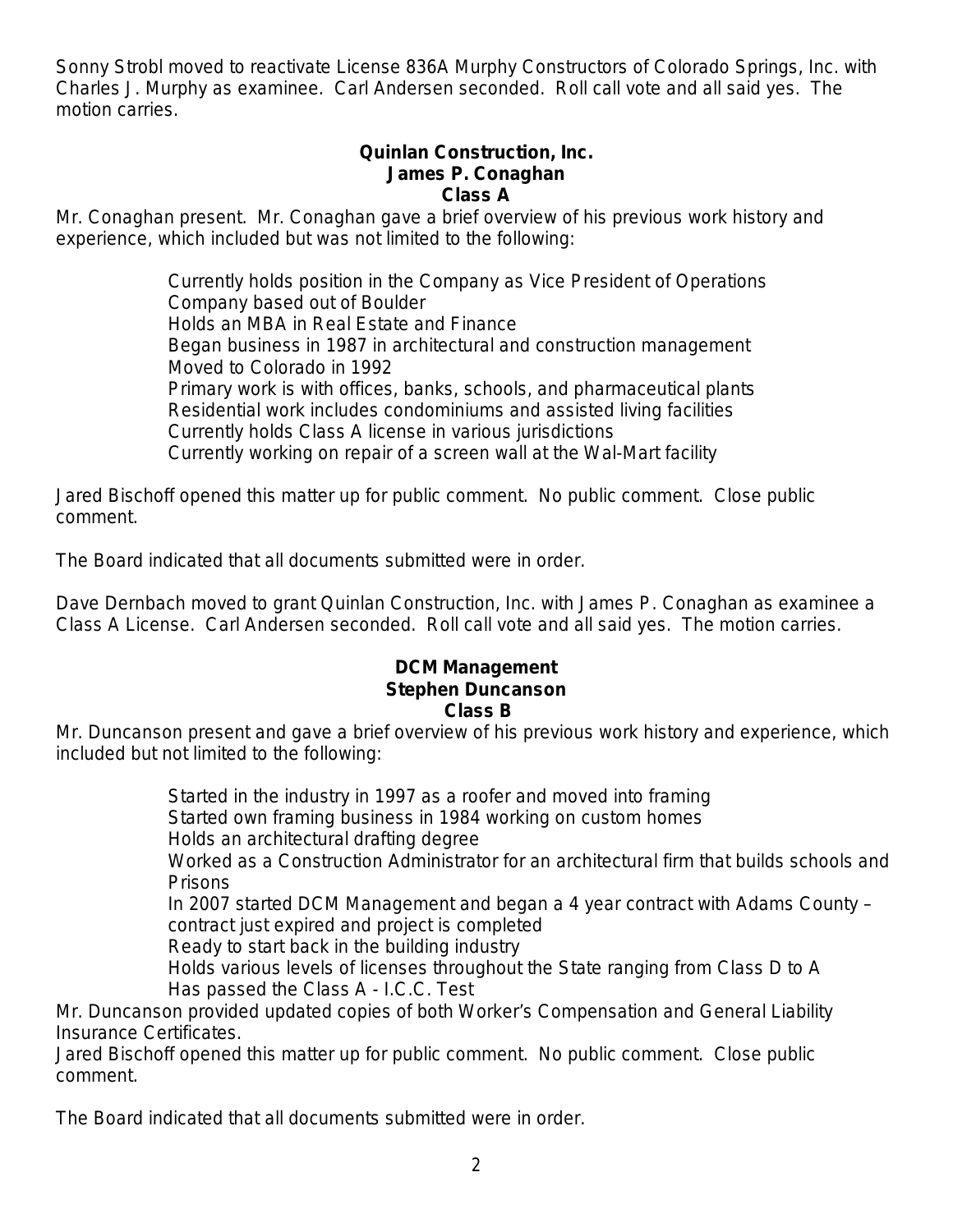Sonny Strobl moved to grant DCM Management with Stephen Duncanson as examinee a Class B License. Jared Bischoff seconded. Roll call vote and all said yes. The motion carries.

# **License 4060C Advantage Log Homes, Inc. Dennis Johnstone**

# **Request upgrade of License to a Class B and change in examinee**

Mr. Johnstone present and gave a brief overview of his previous work history and experience, which included but was not limited to the following:

> Currently part owner of Advantage Log Homes, Inc. Been in the building industry for 20 years Worked in Teller County since 1994 Completed various projects in El Paso, Pueblo, Douglas, Park and Teller counties Currently holds Class C License in El Paso and Pueblo counties Commercial projects under other Class B Contractors includes: Curves, Casa Grande, and Womack Ministries in El Paso County Worked for Ken Lee in 1995 as a framer Has a good working relationship with many Contractors in the area Company does every type of log construction on the market Has a proposed project for Highland Lakes Community Center

The Board reviewed the documents submitted by Mr. Johnstone and clarified the Company name on Insurance Certificates. Chris Brandt indicated that everything was in order with the State.

Jared Bischoff opened this matter up for public comment. No public comment. Close public comment.

Sonny Strobl moved to upgrade License 4060C Advantage Log Homes, Inc. to a Class B License and change the examinee to Dennis Johnstone. Carl Andersen seconded. Roll call vote and all said yes. The motion carries.

### **Seven Hammers Construction, LLC Thomas S. Hopkins Class C**

Mr. Hopkins present and gave a brief overview of his work history and experience that included but was not limited to the following:

> Started in the building industry as a Union carpenter In 2002 started own business doing custom homes, additions, and remodels Holds licenses in El Paso, Park and Canon City Has future work in Teller County with re-roofs and small building projects Limited license in El Paso is for two projects and has already completed one project Contractors that he has worked for in the past include J.E. Dunn, Murphy Constructors of Colorado Springs, and J.D. McGrath Previous projects include two I.C.F. homes in Park County

The Board reviewed the documents submitted by Mr. Hopkins and discussed the scope and range of previous projects complete by the applicant. It was noted that one more Letter of Reference for Class C type work would be needed to meet the licensing criteria. It was also noted that the application form was not complete. Mr. Hopkins completed the form by indicating the Class license he was applying for and initialed the change.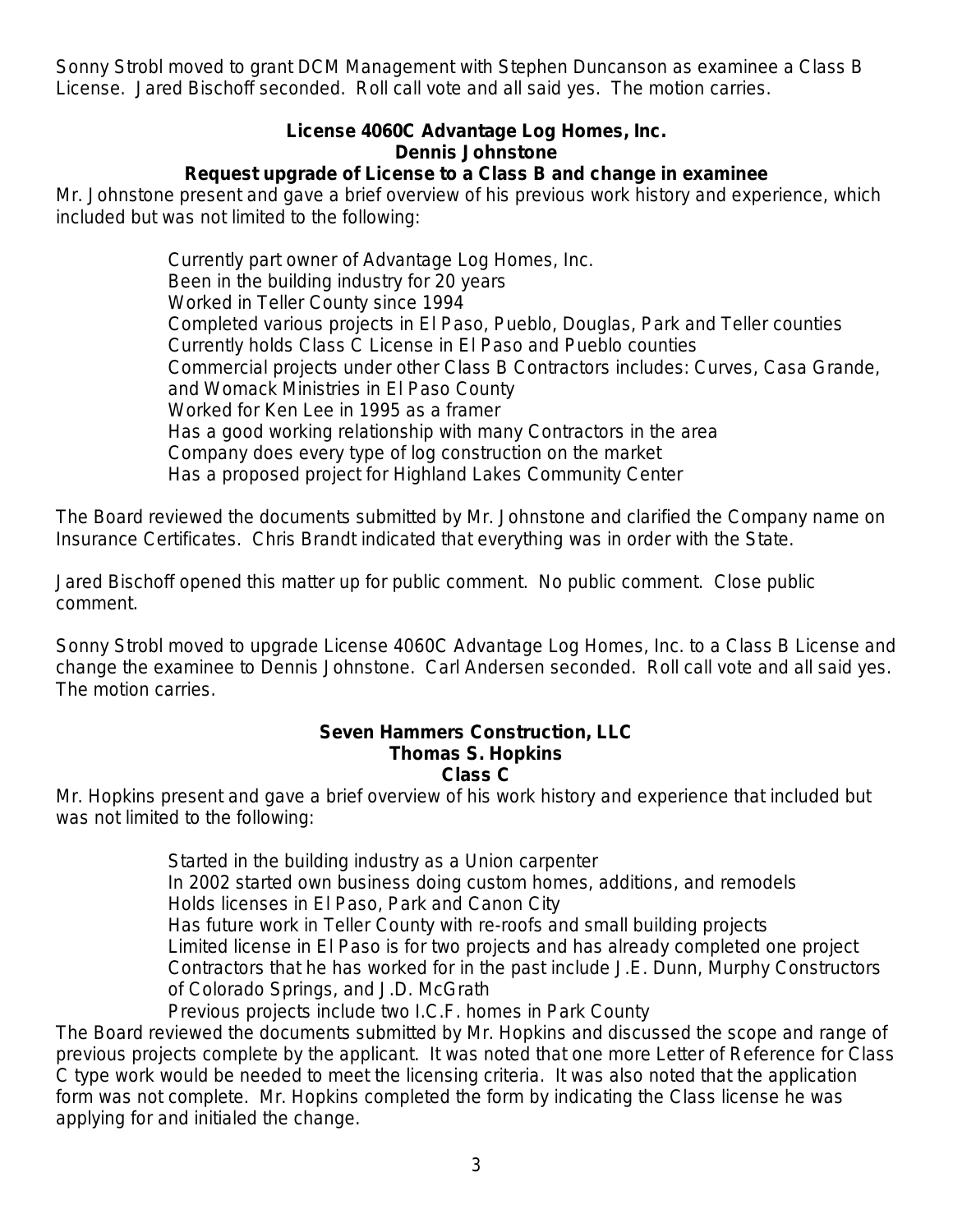Jared Bischoff opened this matter up for public comment. No public comment. Close public comment.

Sonny Strobl moved to grant Seven Hammers Construction, LLC with Thomas S. Hopkins as examinee a Class C License upon receipt of one more Letter of Reference indicating Class C type work. Carl Andersen seconded. Roll call vote and all said yes. The motion carries.

### **Timber Ridge Building Services, LLC Keith Cummings Class C**

Mr. Cummings present and gave a brief overview of his work history and experience that included but was not limited to the following:

> Started in the building industry in 1980 Has experience in iron welding and concrete work Worked on both tract and custom homes Holds a Class A License in Douglas County where he worked for a camp upgrading and remodeling their log cabins In 1999 held a Re-modeler's License in El Paso and upgraded to a Class C License in 2005 Currently working on a roof repair project in Teller County that is a USDA contract

Jared Bischoff opened this matter up for public comment. No public comment. Close public comment.

The Board reviewed the documents submitted by Mr. Cummings.

Dave Dernbach moved to grant Timber Ridge Building Services, LLC, with Keith Cummings as examinee a Class C License. Sonny Strobl seconded. Roll call vote and all said yes.

### **KayCo, LLC Nolan Stenersen Class C-1**

Mr. Stenersen present and gave a brief overview of his work history and experience that included but was not limited to the following:

> Framed for a contractor for eight years then started his own business Moved to Colorado in 2006 doing decks and remodeling work in El Paso Currently holds a limited two project Class C License in El Paso Primary work is barns, sheds, garages and basement finishes Has also set manufactured homes and done flatwork

Jared Bischoff opened this matter up for public comment. No public comment. Close public comment.

The Board reviewed the documents submitted. There was further Board discussion on the scope and range of previous projects to determine the most appropriate Class License. It was determined that a Class C-1 License would be most appropriate.

Sonny Strobl moved to grant KayCo, LLC, with Nolan Stenersen as examinee a Class C-1 License. Carl Andersen seconded. Roll call vote and all said yes. The motion carries.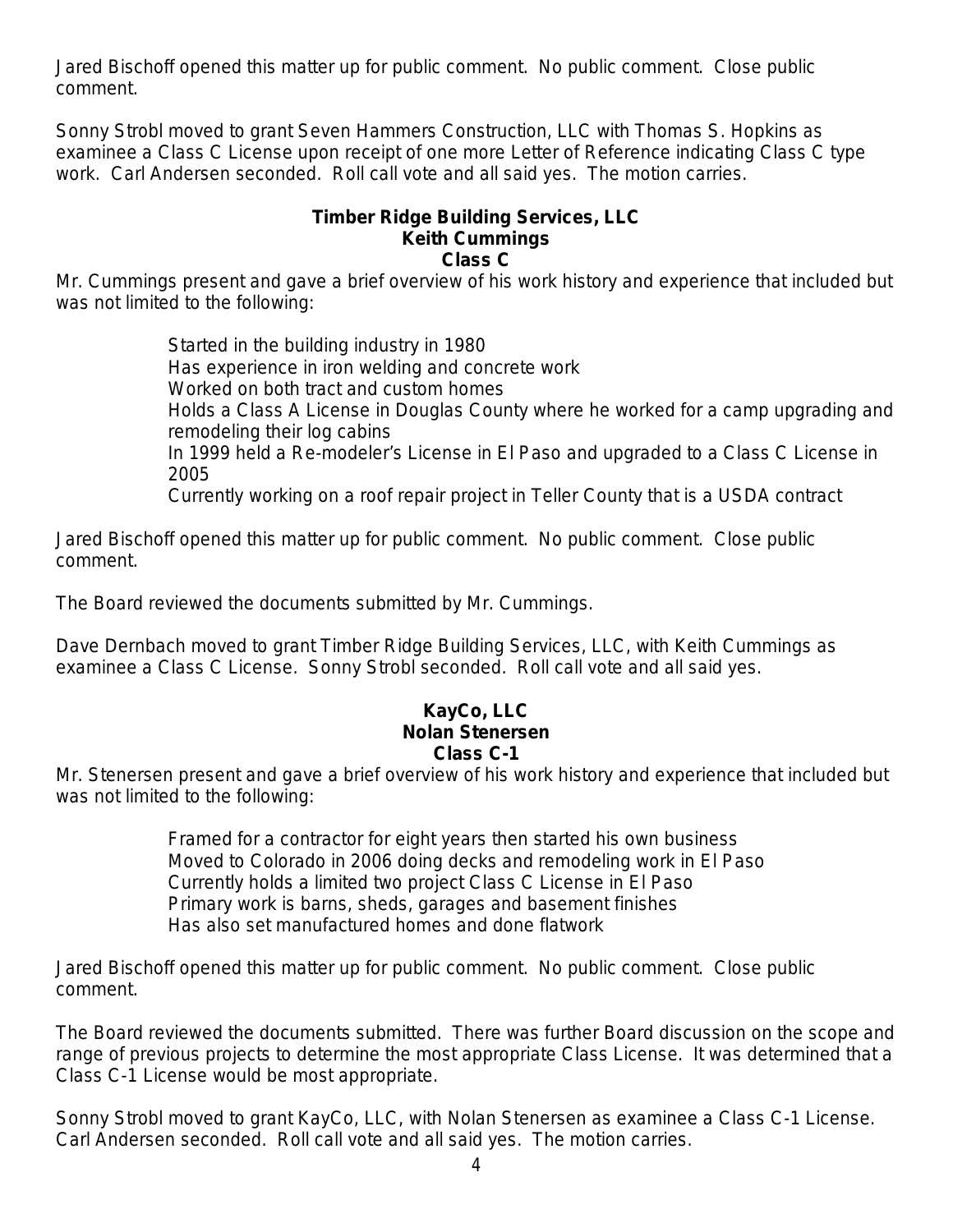# **Complaint Against Contractor**

### **Continued item:**

# **Shell Homes, Inc. License 601A / Lynn Colligan, examinee / Curtis Colligan, registered agent: Teller County Building Department**

In order to conduct and hear this agenda item another Chairman would need to be elected for this item. Sonny Strobl moved to appoint Dave Dernbach as Chairman for this agenda item. Carl Andersen seconded. Roll call vote and all said yes. The motion carries.

Jared Bischoff recused himself from this agenda item and left the room.

Curtis Colligan present.

It was noted that this agenda item has been continued from the February and March Board of Review meetings, all of which is part of the record. The current status of the complaint was that in order to resolve the matter Mr. Colligan was to complete and submit the appropriate building permit application form and stamped drawings and have the permit closed, and provide the Building Department with a letter indicating that he understood what errors he had made regarding this project and that it will not happen in the future.

Al Chamberlin stated he received an e-mail from Lynn Colligan however; it did not fulfill the document discussed at the March 2, 2011 meeting.

The Board discussed with Mr. Colligan the actions needed to bring this matter to closure. Mr. Colligan explained his understanding of the discussion in March. Al Chamberlin provided a copy of the correction letter to review the items still not met in order to be able to close the matter. There was further discussion regarding the sequence of events leading to this current meeting.

It was determined that the following actions would need to take place in order to resolve and close the matter:

1) Complete and submit the appropriate building permit application form.

2) Have the building diagram of the structure stamped by an engineer

3) Provide a clear and concise letter regarding the admission of error regarding this matter and that it will not happen in the future, which is to be placed in the contractor's file.

Dave Dernbach noted that there was no public present.

Sonny Strobl moved to continue this hearing to the July 6, 2011 Board of Review meeting. If the matter is resolved to the satisfaction of the Building Official, the Building Official can so notify the Board of Review, terminate this matter, and remove it from the July Agenda. Carl Andersen seconded. Roll call vote and all said yes. The motion carries.

Jared Bischoff returned to the meeting and resumed his duties as Vice Chairman chairing the remainder of the meeting.